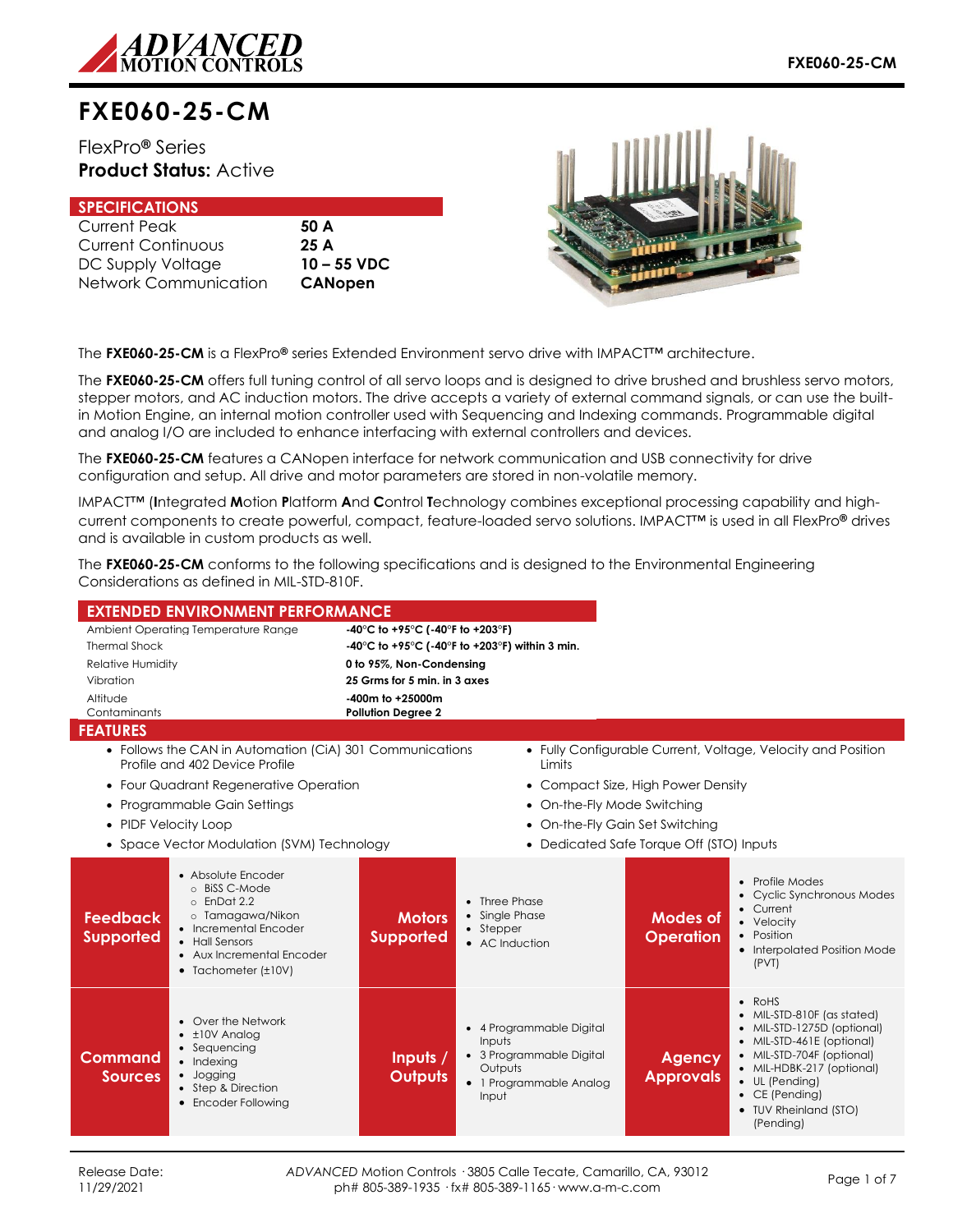

## **BLOCK DIAGRAM**



## **INFORMATION ON APPROVALS AND COMPLIANCES**

| $R$ $M$ s<br><b>Compliant</b> | The RoHS Directive restricts the use of certain substances including lead, mercury, cadmium, hexavalent<br>chromium and halogenated flame retardants PBB and PBDE in electronic equipment. |
|-------------------------------|--------------------------------------------------------------------------------------------------------------------------------------------------------------------------------------------|
| MIL-STD-810F                  | Environmental Engineering Considerations and Laboratory Tests – (as stated)                                                                                                                |
| <b>MIL-STD-1275D</b>          | Characteristics of 28 Volt DC Electrical Systems in Military Vehicles - (optional)                                                                                                         |
| MIL-STD-461E                  | Requirements for the Control of Electromagnetic Interference Characteristics of Subsystems and<br>Equipment - (optional)                                                                   |
| MIL-STD-704F                  | Aircraft Electric Power Characteristics - (optional)                                                                                                                                       |
| MIL-HDBK-217                  | Reliability Prediction of Electronic Equipment (MTBF) - (optional)                                                                                                                         |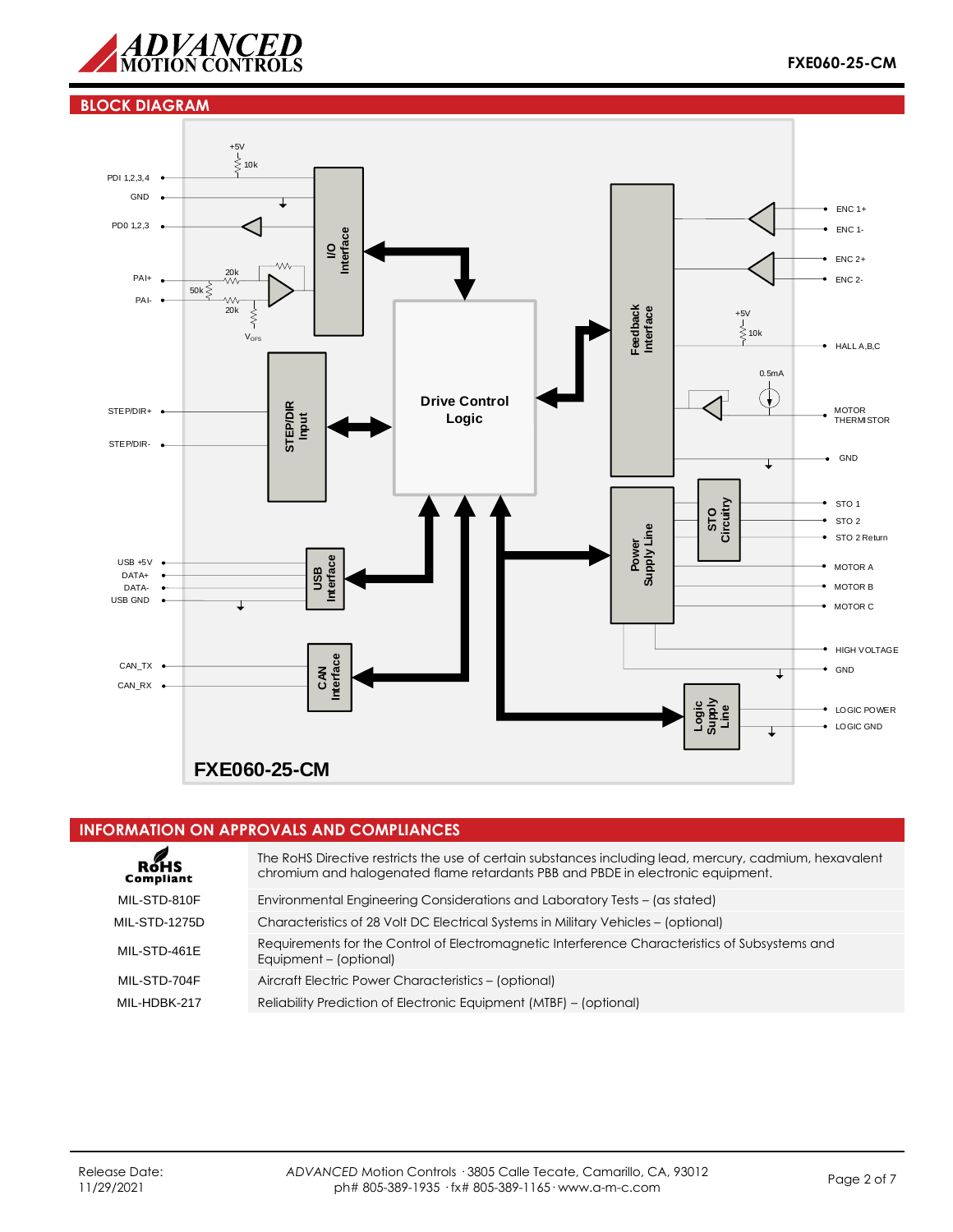

## **SPECIFICATIONS**

|                                                     |                                          | <b>Electrical Specifications</b>                                                                                                                                      |  |  |  |
|-----------------------------------------------------|------------------------------------------|-----------------------------------------------------------------------------------------------------------------------------------------------------------------------|--|--|--|
| <b>Description</b>                                  | Units                                    | Value                                                                                                                                                                 |  |  |  |
| Nominal DC Supply Input Range                       | <b>VDC</b>                               | $12 - 48$                                                                                                                                                             |  |  |  |
| DC Supply Input Range                               | <b>VDC</b>                               | $10 - 55$                                                                                                                                                             |  |  |  |
| DC Supply Undervoltage                              | <b>VDC</b>                               | 8                                                                                                                                                                     |  |  |  |
| DC Supply Overvoltage                               | <b>VDC</b>                               | 58                                                                                                                                                                    |  |  |  |
| Logic Supply Input Range (optional)                 | <b>VDC</b>                               | $10 - 55$                                                                                                                                                             |  |  |  |
| Safe Torque Off Voltage (Default)                   | <b>VDC</b>                               | 5                                                                                                                                                                     |  |  |  |
| Minimum Required External Bus Capacitance           | μF                                       | 500                                                                                                                                                                   |  |  |  |
| Maximum Peak Current Output <sup>1</sup>            | A (Arms)                                 | 50 (35.3)                                                                                                                                                             |  |  |  |
| Maximum Continuous Current Output <sup>2</sup>      | A (Arms)                                 | 25(25)                                                                                                                                                                |  |  |  |
| <b>Efficiency at Rated Power</b>                    | %                                        | 99                                                                                                                                                                    |  |  |  |
| Maximum Continuous Output Power                     | W                                        | 1361                                                                                                                                                                  |  |  |  |
| Maximum Power Dissipation at Rated Power            | W                                        | 14                                                                                                                                                                    |  |  |  |
| Minimum Load Inductance (line-to-line) <sup>3</sup> | μH                                       | 150 (@ 48VDC supply); 75 (@24VDC supply); 40 (@12VDC supply)                                                                                                          |  |  |  |
| <b>Switching Frequency</b>                          | kHz                                      | 20                                                                                                                                                                    |  |  |  |
| Maximum Output PWM Duty Cycle                       | $\%$                                     | 83                                                                                                                                                                    |  |  |  |
|                                                     |                                          | <b>Control Specifications</b>                                                                                                                                         |  |  |  |
| <b>Description</b>                                  | Units                                    | Value                                                                                                                                                                 |  |  |  |
| Communication Interfaces                            | $\overline{\phantom{a}}$                 | CANopen (USB for configuration)                                                                                                                                       |  |  |  |
| <b>Command Sources</b>                              | ÷,                                       | ±10 V Analog, Over the Network, Sequencing, Indexing, Jogging, Step<br>& Direction, Encoder Following                                                                 |  |  |  |
| Feedback Supported                                  |                                          | Absolute Encoder (BiSS C-Mode, EnDat 2.2, Tamagawa/Nikon), Hall<br>Sensors, Incremental Encoder, Auxiliary Incremental Encoder,<br>Tachometer (±10V)                  |  |  |  |
| Commutation Methods                                 | $\overline{\phantom{a}}$                 | Sinusoidal, Trapezoidal                                                                                                                                               |  |  |  |
| Modes of Operation                                  |                                          | Profile Modes, Cyclic Synchronous Modes, Current, Velocity, Position,<br>Interpolated Position Mode (PVT)                                                             |  |  |  |
| Motors Supported <sup>4</sup>                       |                                          | Three Phase (Brushless Servo), Single Phase (Brushed Servo, Voice Coil,<br>Inductive Load), Stepper (2- or 3-Phase Closed Loop), AC Induction<br>(Closed Loop Vector) |  |  |  |
| <b>Hardware Protection</b>                          | ÷,                                       | 40+ Configurable Functions, Over Current, Over Temperature (Drive &<br>Motor), Over Voltage, Short Circuit (Phase-Phase & Phase-Ground),<br><b>Under Voltage</b>      |  |  |  |
| Programmable Digital Inputs/Outputs                 | $\overline{a}$                           | 4/3                                                                                                                                                                   |  |  |  |
| Programmable Analog Inputs/Outputs                  | $\overline{\phantom{a}}$                 | 1/0                                                                                                                                                                   |  |  |  |
| Primary I/O Logic Level                             |                                          | 5 VDC, not isolated                                                                                                                                                   |  |  |  |
| Current Loop Sample Time                            | μS                                       | 50                                                                                                                                                                    |  |  |  |
| Velocity Loop Sample Time                           | μS                                       | 100                                                                                                                                                                   |  |  |  |
| Position Loop Sample Time                           | μS                                       | 100                                                                                                                                                                   |  |  |  |
| Maximum Encoder Frequency                           | MHz                                      | 20 (5 pre-quadrature)                                                                                                                                                 |  |  |  |
|                                                     |                                          | <b>Mechanical Specifications</b>                                                                                                                                      |  |  |  |
| <b>Description</b><br>Size $(H \times W \times D)$  | Units                                    | Value<br>38.1 x 25.4 x 11.5 (1.50 x 1.00 x 0.45)                                                                                                                      |  |  |  |
| Weight                                              | mm (in)                                  | 19.8(0.7)                                                                                                                                                             |  |  |  |
| Ambient Operating Temperature Range <sup>5</sup>    | $g$ (oz)<br>$^{\circ}$ C ( $^{\circ}$ F) | $-40 - 95 (-40 - 203)$                                                                                                                                                |  |  |  |
| Storage Temperature Range                           | $^{\circ}$ C ( $^{\circ}$ F)             | $-50 - 100$ $(-58 - 212)$                                                                                                                                             |  |  |  |
| <b>Thermal Shock</b>                                | $^{\circ}$ C ( $^{\circ}$ F)             | $-40 - 95$ ( $-40 - 203$ ) within 3 min                                                                                                                               |  |  |  |
| Relative Humidity                                   |                                          | 0-95%, non-condensing                                                                                                                                                 |  |  |  |
| Vibration                                           | Grms                                     | 25 for 5 minutes in 3 axes                                                                                                                                            |  |  |  |
| Altitude                                            |                                          | $-400 - 25000$                                                                                                                                                        |  |  |  |
| Contaminants                                        | m                                        | Pollution Degree 2                                                                                                                                                    |  |  |  |
| Form Factor                                         | $\overline{\phantom{a}}$                 | PCB Mounted                                                                                                                                                           |  |  |  |
| P1 SIGNAL CONNECTOR                                 | $\overline{\phantom{a}}$                 | 80-pin 0.4mm spaced connector                                                                                                                                         |  |  |  |
| <b>TERMINAL PINS</b>                                |                                          | 26x Terminal Pins                                                                                                                                                     |  |  |  |
| <b>Notes</b>                                        |                                          |                                                                                                                                                                       |  |  |  |

1. Capable of supplying drive rated peak current for 2 seconds with 10 second foldback to continuous value. Longer times are possible with lower current limits.<br>2. Continuous A<sub>rms</sub> value attainable when RMS Charge-Based L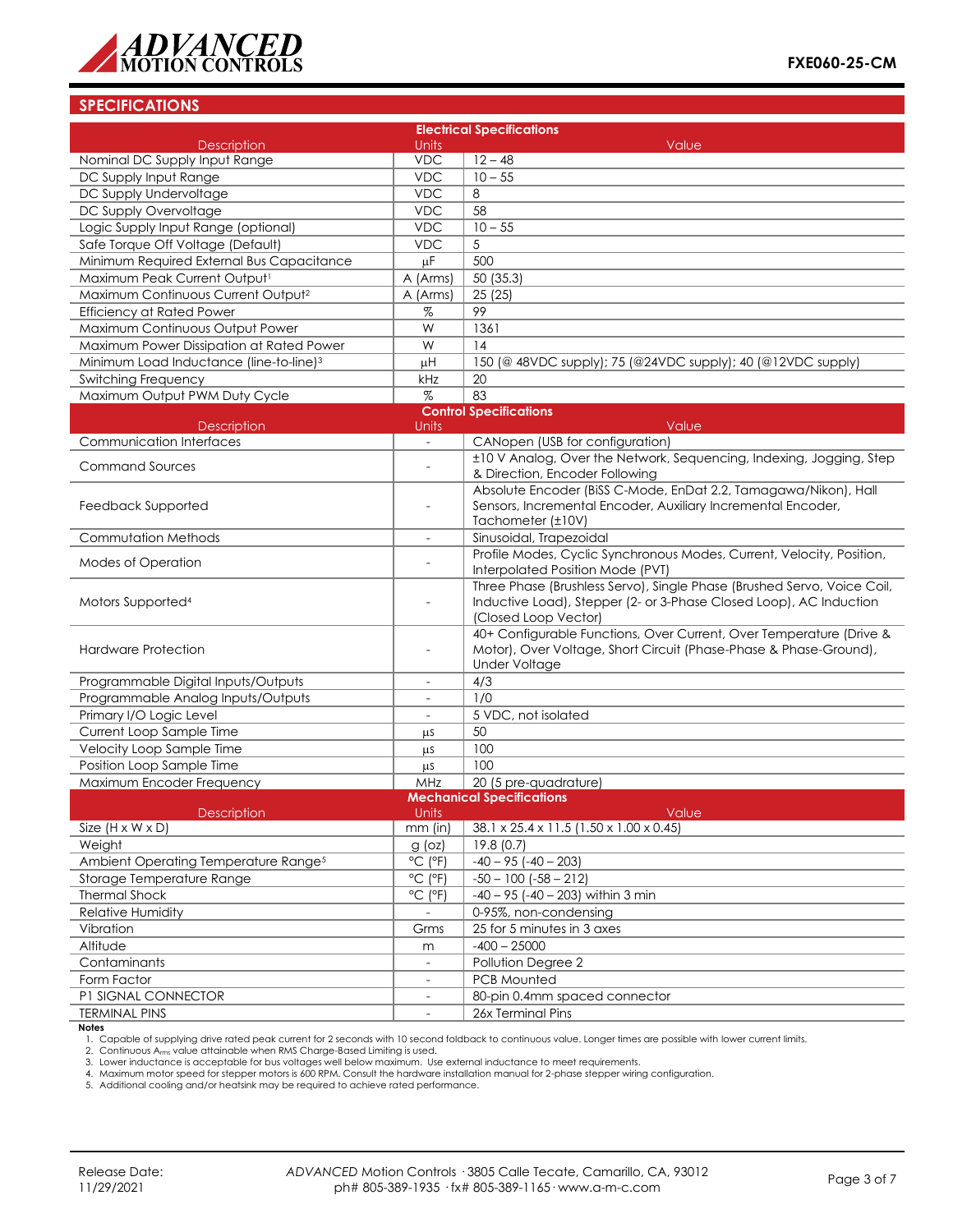

## **PIN FUNCTIONS**

|                 |                                                       |                                                                                | P1 - Signal Connector                |                |                                               |                                                                                       |                          |
|-----------------|-------------------------------------------------------|--------------------------------------------------------------------------------|--------------------------------------|----------------|-----------------------------------------------|---------------------------------------------------------------------------------------|--------------------------|
| Pin             | Name                                                  | <b>Description / Notes</b>                                                     | 1/O                                  | Pin            | Name                                          | <b>Description / Notes</b>                                                            | 1/O                      |
| -1              | <b>GROUND</b>                                         | Ground                                                                         | <b>GND</b>                           | $\overline{2}$ | <b>GROUND</b>                                 | Ground                                                                                | <b>GND</b>               |
| 3               | $PAI-1+$                                              | Differential Programmable Analog Input or                                      | $\mathbf{I}$                         | $\overline{4}$ | DATA+ USB                                     | <b>USB Data Channel</b>                                                               | 1/O                      |
| 5               | $PAI-1-$                                              | Reference Signal Input (12-bit Resolution)                                     | I                                    | 6              | DATA-USB                                      |                                                                                       | I/O                      |
| $\overline{7}$  | <b>THERMISTOR</b>                                     | Motor Thermal Protection.                                                      | Ï                                    | 8              | <b>GROUND</b>                                 | Ground                                                                                | <b>GND</b>               |
| 9               | <b>GROUND</b>                                         | Ground                                                                         | <b>GND</b>                           | 10             | <b>SCLA</b>                                   | I <sup>2</sup> C Data Signals for Addressing, Network                                 | $\circ$                  |
|                 |                                                       | Differential Data Line for Absolute Encoders                                   |                                      |                |                                               | Error LED, and Bridge Status LED. See                                                 |                          |
| 11              | $ENC 1 DATA+ / A+$                                    | (BiSS: SLO+/-) or Differential Incremental                                     | 1/O                                  | 12             | SDAA                                          | Hardware Manual for more info.                                                        | 1/O                      |
| 13              | ENC 1 DATA- / A-                                      | Encoder A.                                                                     | I/O                                  | 14             | <b>HALL A</b>                                 |                                                                                       | $\mathbf{I}$             |
| 15              | $ENC 1 CLK+ / B+$                                     | Differential Clock Line for Absolute<br>Encoders (BiSS: MA+/-) or Differential | 1/O                                  | 16             | <b>HALL B</b>                                 | Single-ended Commutation Sensor Inputs                                                | $\mathbf{I}$             |
| 17              | $ENC 1 CLK- / B-$                                     | Incremental Encoder B.                                                         | 1/O                                  | 18             | <b>HALL C</b>                                 |                                                                                       | $\overline{\phantom{a}}$ |
| 19              | <b>GROUND</b>                                         | Ground                                                                         | <b>GND</b>                           | 20             | <b>GROUND</b>                                 | Ground                                                                                | <b>GND</b>               |
| 21              | $ENC$ 1 REF+ / I+                                     | Differential Reference Mark for Absolute                                       | $\mathbf{I}$                         | 22             | $ENC$ 2 A+                                    |                                                                                       | $\mathbf{I}$             |
| 23              | <b>ENC 1 REF- / I-</b>                                | Encoders (Leave open for BiSS) or<br>Differential Incremental Encoder Index.   | T                                    | 24             | ENC 2 A-                                      | Differential Incremental Encoder A.                                                   | $\mathbf{I}$             |
| 25              | CAN TX                                                | CAN Transmit Line (requires external<br>transceiver)                           | I/O                                  | 26             | $ENC$ $2B+$                                   |                                                                                       | $\mathbf{I}$             |
| 27              | CAN_RX                                                | CAN Receive Line (requires external<br>transceiver)                            | 1/O                                  | 28             | $ENC$ $2B-$                                   | Differential Incremental Encoder B.                                                   | $\overline{1}$           |
| $\overline{29}$ | <b>CAN STANDBY</b>                                    | Low power CAN mode control                                                     | I/O                                  | 30             | $ENC$ 2 I+                                    |                                                                                       | $\overline{1}$           |
| 31              | $PDI-1$                                               | Programmable Digital Input                                                     | -1                                   | 32             | $ENC$ 2 $I-$                                  | Differential Incremental Encoder Index.                                               | -1                       |
| 33              | PDI-2                                                 | Programmable Digital Input                                                     | $\overline{1}$                       | 34             | PDO-1                                         | Programmable Digital Output (TTL/8mA)                                                 | $\circ$                  |
| 35              | PDI-3                                                 | Programmable Digital Input                                                     | $\overline{\phantom{a}}$             | 36             | PDO-2                                         | Programmable Digital Output (TTL/8mA)                                                 | $\circ$                  |
| 37              | $PDI-4$                                               | Programmable Digital Input                                                     |                                      | 38             | PDO-3                                         | Programmable Digital Output (TTL/8mA)                                                 | $\circ$                  |
| 39              | <b>GROUND</b>                                         | Ground                                                                         | <b>GND</b>                           | 40             | <b>GROUND</b>                                 | Ground                                                                                | <b>GND</b>               |
| 41              | RESERVED                                              | Reserved. Do not connect.                                                      | $\sim$                               | 42             | <b>RESERVED</b>                               | Reserved. Do not connect.                                                             | $\sim$                   |
| 43              | RESERVED                                              | Reserved. Do not connect.                                                      | ÷.                                   | 44             | <b>RESERVED</b>                               | Reserved. Do not connect.                                                             | $\sim$                   |
| 45              | RESERVED                                              | Reserved. Do not connect.                                                      | $\sim$                               | 46             | <b>RESERVED</b>                               | Reserved. Do not connect.                                                             | $\sim$                   |
| 47              | RESERVED                                              | Reserved. Do not connect.                                                      | $\overline{\phantom{a}}$             | 48             | RESERVED                                      | Reserved. Do not connect.                                                             |                          |
|                 |                                                       |                                                                                |                                      |                |                                               |                                                                                       |                          |
| 49              | <b>RESERVED</b>                                       | Reserved. Do not connect.                                                      | $\sim$                               | 50             | RESERVED                                      | Reserved. Do not connect.                                                             | $\sim$                   |
| 51              | RESERVED                                              | Reserved. Do not connect.                                                      | $\overline{a}$                       | 52             | <b>RESERVED</b>                               | Reserved. Do not connect.                                                             | ÷                        |
| 53              | RESERVED                                              | Reserved. Do not connect.                                                      | ä,                                   | 54             | RESERVED                                      | Reserved. Do not connect.                                                             | ä,                       |
| 55              | RESERVED                                              | Reserved. Do not connect.                                                      | $\sim$                               | 56             | RESERVED                                      | Reserved. Do not connect.                                                             | $\overline{\phantom{a}}$ |
| 57              | RESERVED                                              | Reserved. Do not connect.                                                      | $\overline{a}$                       | 58             | <b>RESERVED</b>                               | Reserved. Do not connect.                                                             | $\overline{a}$           |
| 59              | <b>GROUND</b>                                         | Ground                                                                         | <b>GND</b>                           | 60             | <b>GROUND</b>                                 | Ground                                                                                | <b>GND</b>               |
| 61              | RESERVED                                              | Reserved. Do not connect.                                                      | $\overline{\phantom{a}}$             | 62             | <b>RESERVED</b>                               | Reserved. Do not connect.                                                             | $\overline{\phantom{a}}$ |
| 63              | RESERVED                                              | Reserved. Do not connect.                                                      | $\omega$                             | 64             | RESERVED                                      | Reserved. Do not connect.                                                             | $\omega$                 |
| 65              | RESERVED                                              | Reserved. Do not connect.                                                      | L.                                   | 66             | RESERVED                                      | Reserved. Do not connect.                                                             | $\bar{a}$                |
| 67              | RESERVED                                              | Reserved. Do not connect.                                                      | $\overline{\phantom{a}}$             | 68             | STEP                                          | Step Input.                                                                           | J.                       |
| 69              | RESERVED                                              | Reserved. Do not connect.                                                      | $\omega$                             | 70             | <b>DIR</b>                                    | Direction Input.                                                                      | $\mathbf{I}$             |
| 71              | RESERVED                                              | Reserved. Do not connect.                                                      | $\overline{\phantom{a}}$             | 72             | RESERVED                                      | Reserved. Do not connect.                                                             | ÷,                       |
| 73              | $+5V$                                                 | +5VDC unprotected supply for local logic<br>(See Note 1)                       | $\circ$                              | 74             | <b>RESERVED</b>                               | Reserved. Do not connect.                                                             |                          |
| $\overline{75}$ | +5V USER                                              | +5VDC User Supply for feedback or                                              | $\overline{\circ}$                   | 76             | $+3V3$                                        | +3.3VDC supply for local logic signals                                                | $\overline{\circ}$       |
| 77              | +5V USER                                              | external devices (See Note 1)                                                  | $\Omega$                             | 78             | $+3V3$                                        | $(100 \text{ mA} \text{ max})$                                                        | $\Omega$                 |
| 79              | <b>GROUND</b>                                         | Ground                                                                         | <b>GND</b>                           | 80             | <b>GROUND</b>                                 | Ground                                                                                | GND                      |
|                 | <b>Connector Information</b>                          | 80-pin, 0.4mm spaced<br>connector                                              | ÷.<br>ş<br>ж<br>$\pm\pm\pm$          | $\bullet$ 0    | +3V3 OUT 76 -<br>+3V3 OUT 78 -<br>GROUND 80 - | 6 DATA-USB<br>2 GROUND                                                                | DATA+ USB                |
|                 | <b>Mating Connector Details</b>                       | PANASONIC: P/N AXT380224                                                       |                                      |                |                                               |                                                                                       |                          |
|                 | <b>Mating Connector</b><br><b>Included with Drive</b> | <b>No</b>                                                                      | $\frac{1}{2}$<br>$\bullet$ $\bullet$ |                | GROUND 79<br>+5V USER 77 -<br>+5V USER 75 -   | 0000000000000000000000000<br>$\ddot{\phantom{a}}$<br>1 GROUND<br>3 PAI-1+<br>5 PAI-1- |                          |

**Notes**

1. Total current through pins P1-73/75/77 should not exceed 300mA, while no single pin should be loaded more than 150mA.

## **Drive Status LED and Node Addressing**

#### *SCLA (P1-10); SDAA (P1-12)*

The *SCLA and SDAA* pins allow Drive Status LED monitoring and Node Addressing to be performed with an I2C bus I/O expander. For more information on how to utilize and configure the I/O expander into an interface board, consult the hardware installation manual.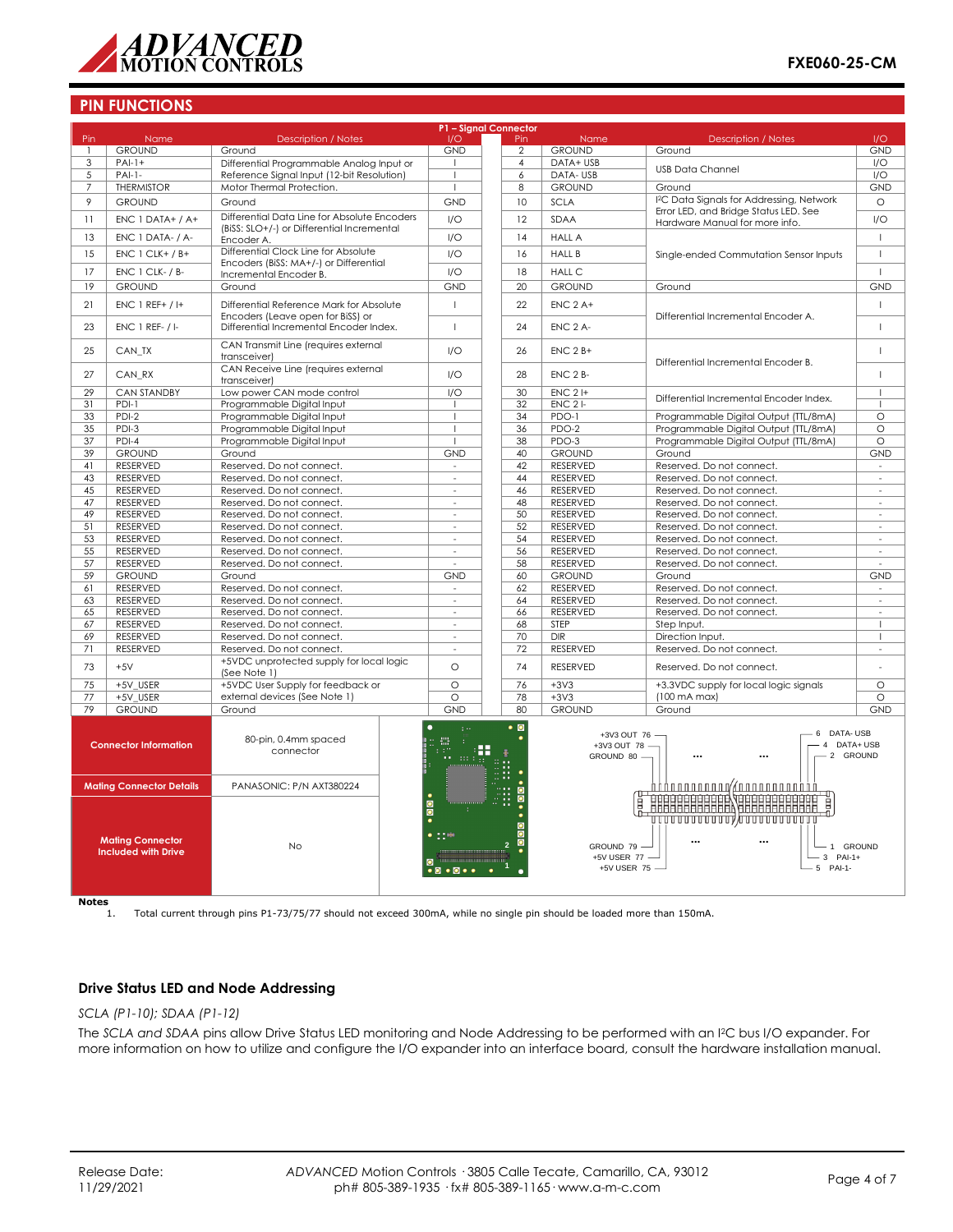

## **TERMINAL PIN LOCATIONS**

The 26 Terminal Pins provide connection to the high power drive signals. Terminal Pins must be soldered to an interface board.



| Pin             | <b>Name</b>       | <b>Description / Notes</b>                                                                           | 1/O           |
|-----------------|-------------------|------------------------------------------------------------------------------------------------------|---------------|
| T1              | STO-1 INPUT       | Safe Torque Off - Input 1                                                                            |               |
| T <sub>2</sub>  | <b>STO RETURN</b> | Safe Torque Off Return                                                                               | <b>STORET</b> |
| T <sub>3</sub>  | STO-2 INPUT       | Safe Torque Off - Input 2                                                                            |               |
| T <sub>4</sub>  | <b>LOGIC PWR</b>  | Logic Supply Input (10 - 55VDC) (optional)                                                           |               |
| T <sub>5</sub>  | <b>HV</b>         |                                                                                                      |               |
| T <sub>6</sub>  | <b>HV</b>         |                                                                                                      |               |
| T <sub>7</sub>  | <b>HV</b>         | DC Supply Input (10 - 55 VDC). Minimum 500µF external capacitance required between HV and POWER GND. |               |
| T <sub>8</sub>  | <b>HV</b>         |                                                                                                      |               |
| T <sub>9</sub>  | <b>HV</b>         |                                                                                                      |               |
| <b>T10</b>      | MOTOR C           |                                                                                                      | $\circ$       |
| T11             | MOTOR C           | Motor Phase C. All provided motor phase output pins must be used.                                    | $\circ$       |
| T12             | MOTOR C           |                                                                                                      | $\circ$       |
| T13             | MOTOR C           |                                                                                                      | $\circ$       |
| T14             | POWER GND         | Ground.                                                                                              | <b>GND</b>    |
| T15             | <b>MOTOR B</b>    |                                                                                                      | $\circ$       |
| T16             | <b>MOTOR B</b>    | Motor Phase B. All provided motor phase output pins must be used.                                    | $\circ$       |
| T17             | <b>MOTOR B</b>    |                                                                                                      | $\circ$       |
| <b>T18</b>      | <b>MOTOR B</b>    |                                                                                                      | $\circ$       |
| T19             | POWER GND         |                                                                                                      | <b>GND</b>    |
| T <sub>20</sub> | POWER GND         | Ground.                                                                                              | <b>GND</b>    |
| T21             | POWER GND         |                                                                                                      | <b>GND</b>    |
| T <sub>22</sub> | POWER GND         |                                                                                                      | <b>GND</b>    |
| <b>T23</b>      | <b>MOTOR A</b>    |                                                                                                      | $\circ$       |
| <b>T24</b>      | <b>MOTOR A</b>    |                                                                                                      | $\circ$       |
| <b>T25</b>      | <b>MOTOR A</b>    | Motor Phase A. All provided motor phase output pins must be used.                                    | $\circ$       |
| T <sub>26</sub> | <b>MOTOR A</b>    |                                                                                                      | $\circ$       |

## **Terminal Pin Details**

#### *Safe Torque Off (STO) Inputs*

The Safe Torque Off (STO) inputs are dedicated +5VDC sinking single-ended inputs. For applications not using STO functionality, disabling of the STO feature is required for proper drive operation. STO may be disabled by following the STO Disable wiring instructions as given in the hardware installation manual. Consult the hardware installation manual for more information.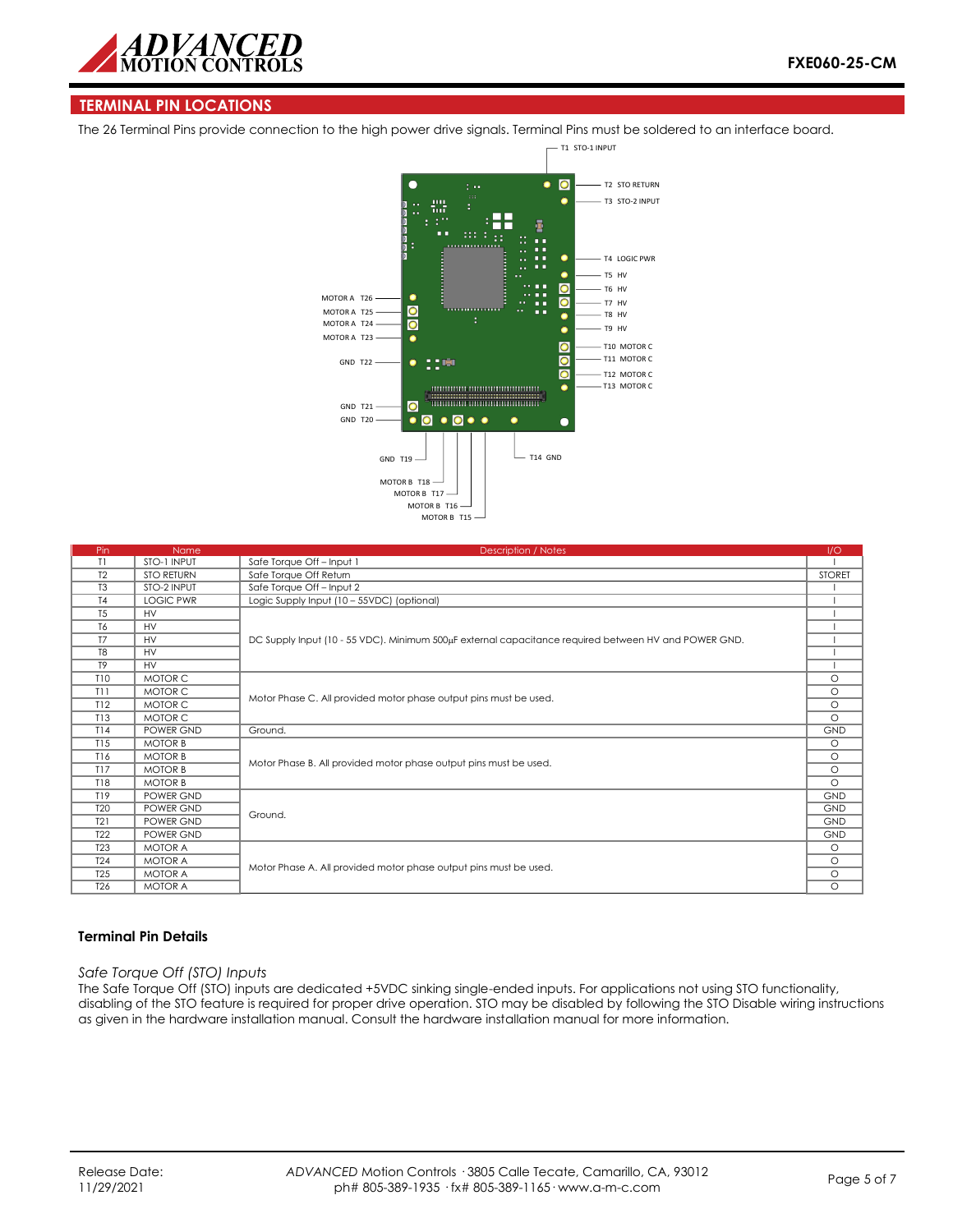

#### **MOUNTING DIMENSIONS** $\downarrow$ -4-40 UNC-2B<br>THRU, 2 PLCS  $Ø1$  TYP - $38.1[1.50]$ <br> $36.3[1.43]$  $36.6[1.44]$  -Îч **E : 88** ÷  $1.8[.07]$  $1.5[.06]$  $\circ$  000 تعقبها  $\mathbf{0}$  $23.6[.93] - 25.4[1.00]$ ö Ó  $1.5[.06]$  $1.8[.07]$ 2.3[.09]  $11.5[.45]$  $22[.85]$ 23.9[.94] NAME DATE<br>DRAWN P.MEAD 06/26/202 ADVANCED UNLESS OTHERWISE SPECIFIED **NSIONS ARE IN MM (I)**<br>TOLERANCES ARE: NOTES: MOUNTING DIMENSIONS;<br>FE060-25-CM LERANCES ARI<br>  $X = \pm .5$ <br>  $X = \pm .25$ <br>  $X0 = \pm .127$ <br>  $X = \pm .5$ 1. SEE SOLID MODEL FILE FOR<br>ADDITIONAL PINOUT DETAIL.  $rac{a}{c}$ MD\_FE060-25-CMA  $\ddot{\phantom{0}}$  $\angle$  =  $\pm$  5 **BUNOT MANUALLY**<br>CADVANCED MOTION  $\frac{SHEET}{10F1}$ THRD ANGLE PROJECTION @C **SOLIDW**<br>DO NO